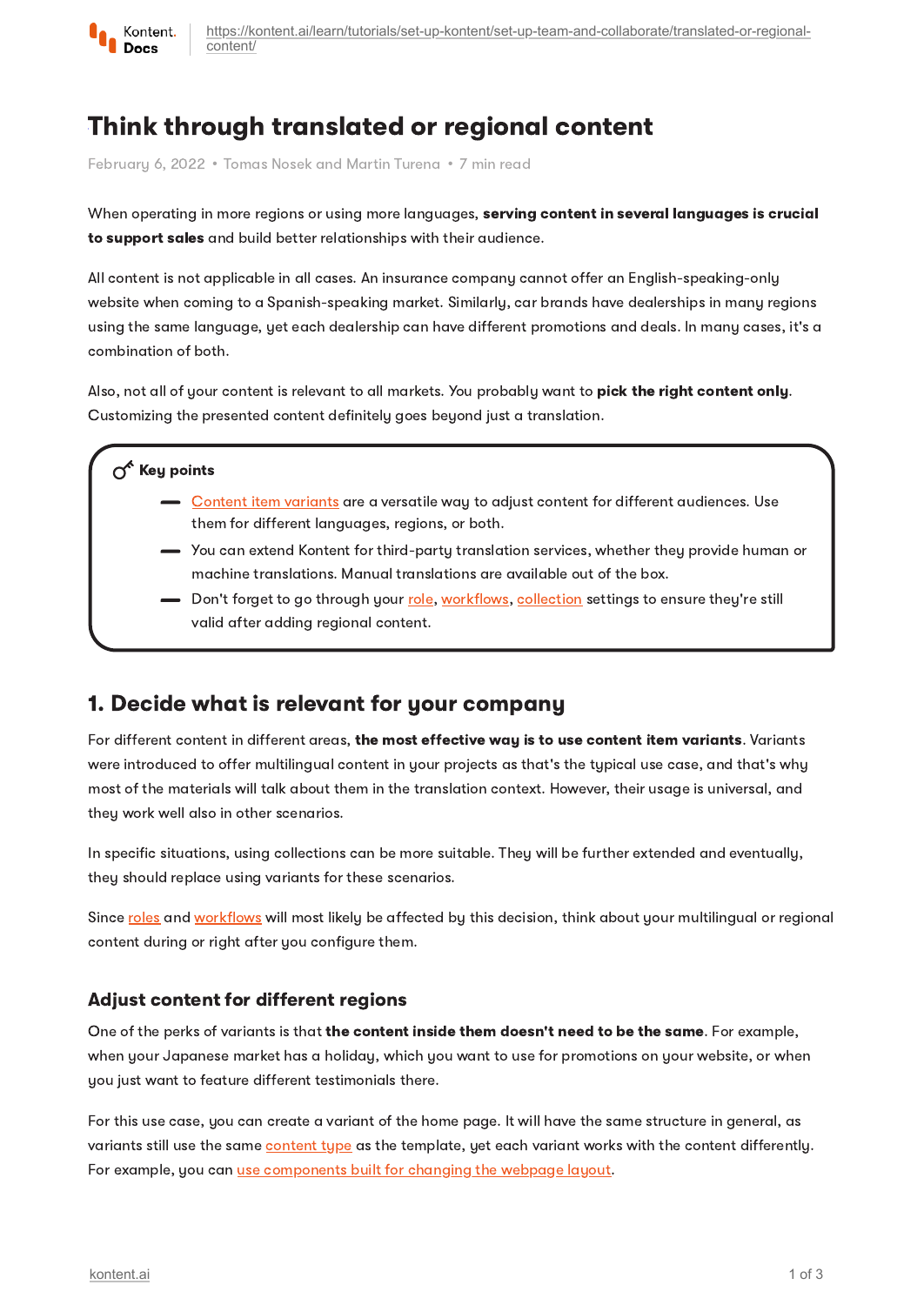

[https://kontent.ai/learn/tutorials/set-up-kontent/set-up-team-and-collaborate/translated-or-regional](https://kontent.ai/learn/tutorials/set-up-kontent/set-up-team-and-collaborate/translated-or-regional-content/)content/



When changing the layout, model it semantically like voice and tone

Each variant goes through workflow separately. With this, you can track translations in different languages, schedule the start of promotion in different regions to different dates or times, or just see which dealership or branch has the content already adjusted and published.

### Translate content for different regions

If you're expanding or already operating in different countries or language regions, you can use Kontent for your multilingual requirements. Both automated and manual translations are available with Kontent.

#### Automated translations

Kontent is extensible with any third-party translation service that has an API, so automated translations are not a problem at all. You can connect both human or machine translation software.

For this, create a dedicated [workflow](https://kontent.ai/learn/tutorials/manage-kontent/roles-and-workflow/manage-workflows/) step, for example, Translation. The step will serve as a trigger for the automatic translation process. The data will be sent for translation and the variants will be updated with content in relevant languages.

#### Technical examples of integrating automated translations

The following articles describe how to translate content using Microsoft's Translator Text Cognitive Service  $\mathbb C$  [automatically](https://docs.microsoft.com/en-us/azure/cognitive-services/translator/translator-info-overview) without anyone needed to copy and paste any content.

- $\rightarrow$  How to [Automatically](https://kontent.ai/blog/automatic-translation-using-webhooks) Translate Content Using Webhooks  $\mathbb{C}$  with detailed instructions on how to work with webhooks with a custom JS service that translates a content item into different languages.
- Integrating Automated [Translation](https://kontent.ai/blog/integrating-automated-translation-into-your-workflow) into Your Workflow with instructions focused on Kontent configuration while using a custom [element](https://kontent.ai/learn/tutorials/develop-apps/integrate/content-editing-extensions/) for translating a content item.

#### Manual translations

Kontent is prepared out of the box for manual translations. When creating a variant in another language, you can prefill it with the content from the original text. If this isn't sufficient, you can open two different browser windows with different variants next to each other and translate that way.

Since the translation is manual, you can use the workflow to track every variant's status separately.